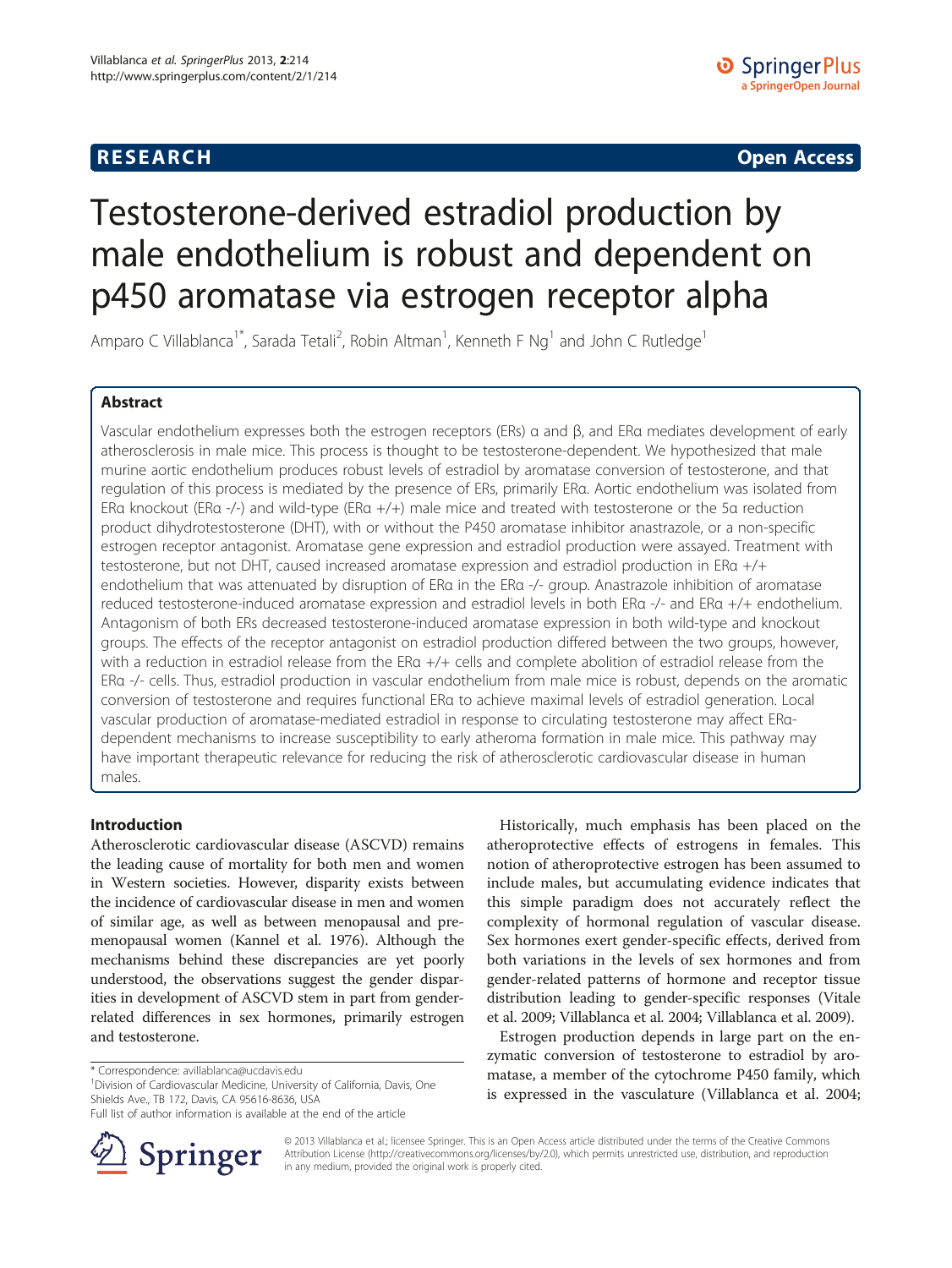Murakami et al. [2001;](#page-9-0) Nathan et al. [2001\)](#page-9-0). Estrogen levels generated by aromatase activity appear to play a detrimental cardiovascular role in both female and male animal and human models. Aromatase-deficient female mice demonstrated enhanced cardiac mechanical function in an acute ischemia/reperfusion model (Bell et al. [2011](#page-8-0)). Work from our lab suggested the importance of estrogen receptor α in mediating early atherogenesis in male mice (Villablanca et al. [2004](#page-9-0)). In humans, circulating levels of endogenous estradiol in apparently healthy, middle-aged men positively correlate with carotid artery intima-media thickness (Tivesten et al. [2006\)](#page-9-0). Additionally, Sudhir and colleagues noted increased susceptibility to early ASCVD in one male individual expressing a mutation of the estrogen receptor (Sudhir et al. [1997](#page-9-0)). The interplay between circulating estrogen levels, aromatase-derived production of estrogen, and the downstream effects of estrogen receptor signaling appears to significantly affect the health of the vasculature in males.

In particular, estrogen receptor signaling plays important roles in modulating both genomic and non-genomic pathways that influence inflammatory status and other cellular mechanisms connected with atherosclerotic injury (Villablanca et al. [2010\)](#page-9-0). The physiological effects of estrogen are mediated by multiple known mechanisms, including two classical receptors located in the cytosol that translocate to the nucleus and act as transcription factors upon ligand binding (ERα and ERβ, encoded by the genes ESR1 and ESR2, respectively). In addition, non-genomic signaling mechanisms include plasma membrane-associated estrogen receptors α and β, and an intracellular G-protein coupled receptor localized to the endoplasmic reticulum (gpER, also known as GPR30) (Meyer et al. [2009](#page-9-0); Meyer & Barton [2009\)](#page-9-0). Particular attention has been paid to the relative contributions of ERα and β to ASCVD pathophysiology. Vascular tissues in both males and females express ERα and β, although the precise gender differences in expression and distribution of these receptors among various cell types and vascular beds are still unclear (Mendelsohn & Karas [2005](#page-9-0)).

Our prior work demonstrated that ERα-mediated increased susceptibility to development of early atherosclerotic lesions in male mice may function in a testosterone-dependent fashion (Villablanca et al. [2004](#page-9-0)) via local vascular production of estradiol, as it was not dependent on circulating levels of lipids or testosterone, suggesting local vascular effects. In order to directly test this mechanism, we developed a unique study system whereby we isolated and cultured aortic endothelium from ERα deficient and sufficient male mice. The ERα knockout mouse provides a convenient model to further investigate the mechanisms by which testosterone affects vascular tissues (Couse & Korach [1999](#page-8-0)) and the precise involvement of ERα. We sought to establish the extent of local vascular production of estradiol in an in vivo model of male vessels where the endothelial contribution can be defined, and to investigate whether the response to this vascular estradiol pool is mediated by estrogen receptors, principally ERα. Because our prior work identified a role for the ERα in vascular atherosclerotic pathology in male mice, we utilized male mice with disruption of ERα and pharmacologic manipulation of hormone status to tease out the interactions of direct effects of testosterone on vascular endothelium, an issue which has not been addressed systematically in the literature.

## Methods

#### Animals

ERα knockout (ERαKO) mice, also known as ERαNeo knockout mice, were used in this study. Heterozygous animals were obtained from Dr. Dennis Lubahn (University of Missouri) and mated to yield progeny deficient in the full-length ER $\alpha$  (ER $\alpha$  -/-) and wild-type littermate controls having intact ERα (ERα +/+). ERα -/- animals are deficient in the full-length wild-type ERα protein, and their reproductive function is abolished. However, the disrupting neo sequence used to generate the knockout results in an alternative variant of ERα protein, which retains residual low level estradiol binding activity but lacks the specificity to be from either ERα or ERβ, and animals are thus insensitive to estrogen (Couse et al. [1995;](#page-8-0) Kudwa & Rissman [2003\)](#page-9-0). Mice were housed under standard temperature conditions with a 12-hour light/12-hour dark cycle in a humidity-controlled, dedicated pathogen-free barrier facility at the University of California, Davis. Experiments were performed in compliance with NIH Guidelines and in accordance with protocols approved by the University of California, Davis Animal Care and Use Committee. Tail DNA from progeny of heterozygous matings was obtained using DNeasy spin columns (Qiagen, Valencia, CA) per the manufacturer's instructions, and PCR amplification was used to distinguish homozygous mutants from heterozygotes and from wild-type animals. Custom primers were designed by Sigma Genosys (The Woodlands, TX). Primer sequences to determine the presence of the targeted ERα gene in homozygous mutants (a 649-bp fragment only) and the wild-type gene in normal animals (a 239-bp fragment only) were as follows: ER $\alpha$  –/– (KO) forward 5'-TGAATGAACTGCAGGACGAG-3' and reverse 5'- AATATCACGGGTAGCCAACG-3'; ERα +/+ (WT) forward 5'-CTACGGCCAGTCGGGCAT-3' and reverse 5'-AGACCTGTAGAAGGCGGGAG-3'.

#### Endothelial cell harvest and culture

ER $\alpha$  +/+ and ER $\alpha$  -/- littermate male mice at 4 months of age were anesthetized with Nembutal (0.6% ip) and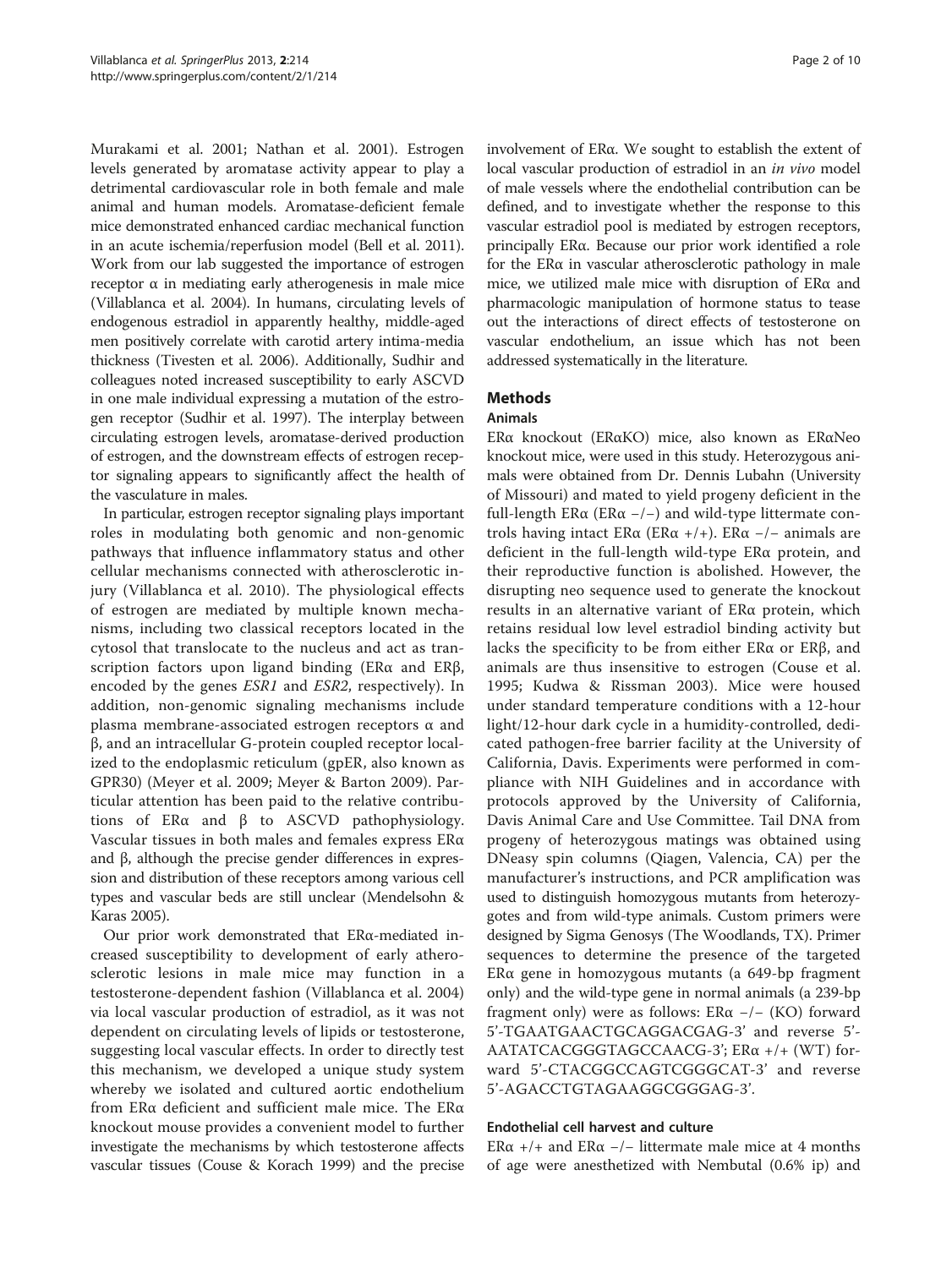placed on a heating pad to keep them warm. The aortic arch and thoracic aorta were exposed and visualized through a ventral midline incision, and cleaned of adherent fat. The aorta was retrograde perfused with sterile PBS, pH 7.4, and then with EBM Basal Medium Phenol Red Free media (Lonza, Basel, Switzerland). A segment of the thoracic aorta was excised and cut longitudinally, taking care not to injure the endothelial layer, and used for endothelial cell cultures. A summary of methods used for culturing endothelial cells from the above segments is given below.

Mouse aortic explants were placed in tissue culture dishes coated with Matrigel (BD Biosciences, San Jose, CA) and EBM Phenol Red Free media supplemented with a SingleQuot kit (Lonza, Basel, Switzerland) and 10% HyClone defined fetal bovine serum (Thermo Fisher Scientific, Pittsburgh, PA). Segments were placed in the dishes such that the endothelial layer was in contact with the Matrigel. Cultures were maintained at 37°C in a humidified atmosphere with  $5\%$  CO<sub>2</sub>. Explants were removed after the cells migrated out from them, and the remaining cells were fed three times weekly with supplemented EBM Phenol Red Free media (growth media) for 4–6 weeks until confluent. Confluent cells were subcultured at a 1:4 split ratio onto uncoated 6-well plates, and used for experiments at P3 at 80-90% confluency.

#### Immunohistochemistry

In order to verify the endothelial nature of cells isolated from the mice, immunohistochemical characterization was first performed, demonstrating that the cells were endothelial. Immunostaining for endothelial-specific von Willebrand factor (vWF) was accomplished with a rat anti-vWF antibody (1:50 dilution, Dako Cytomation, Glostrup, Denmark). Cells were seeded on laminin-coated coverslips (Sigma-Aldrich, St. Louis, MO) and fixed using 1% paraformaldehyde. The cells were incubated first with primary vWF antibody, then with biotinylated secondary antibody, and finally with avidin-biotin horseradish peroxidase. Staining was visualized with 3,3′-diaminobenzidine (Vector Laboratories, Burlingame, CA), followed by counterstaining with 10% Mayer's hematoxylin. The cells were then ethanol and xylene dehydrated and permanently mounted in non-aqueous mounting medium, VectaMount (Vector Laboratories, Burlingame, CA). To confirm that there was no contamination with smooth muscle cells, staining with a rat anti-mouse smooth muscle α-actin antibody was performed (Dako Cytomation, Glostrup, Denmark) as previously described (Martin-McNulty et al. [2007\)](#page-9-0). Cultured endothelial cells stained positively for vWF and did not show any contamination from smooth muscle following actin staining (data not shown).

#### Experimental treatments

Prior to experiments, cells were rendered quiescent by incubation overnight with 2% HyClone charcoal-treated fetal bovine serum (Thermo Fisher Scientific, Pittsburgh, PA). The cells were then incubated for 48 hours at 37°C with media, testosterone, 5α-dihydrotestosterone (DHT), or vehicle control (0.1% ethanol), with or without anastrazole (AK Scientific, Inc., Union City, CA) or ICI-182,780 (Tocris Bioscience, Bristol, United Kingdom), a selective estrogen receptor down-regulator.

#### RNA and quantitative real-time PCR

Following experimental treatments, culture media was removed, TRI Reagent (Molecular Research Company, Cincinnati, OH) added directly to the culture dishes, and cells collected by scraping. Total RNA was obtained using TRI Reagent according to the manufacturer's instructions. Preparation of cDNA was accomplished according to the manufacturer's instructions for Super-Script II RNase H<sup>-</sup> Reverse Transcriptase (Invitrogen, Carlsbad, CA) using 4 ug total RNA.

Sample cDNAs were diluted 1:10 and analyzed in duplicate using SYBR Green I Master Mix (Applied Biosystems, Foster City, CA). D-glyceraldehyde-3-phosphate dehydrogenase (GAPDH) primers were designed using Primer Express (Applied Biosystems, Foster City, CA) and were as follows: sense 5'-GCAACAGGGTGGTGGACCT-3' and antisense 5'-GGATAGGGCCTCTCTTGCTCA-3'. Primers for P450 aromatase were commercially obtained (SABiosciences, Valencia, CA). Forward and reverse primers were added at a concentration of 4 uM (P450 aromatase) and 2 uM (GAPDH) for each reaction well. Detection of gene transcript levels was performed using the GeneAmp 7900 HT system (Applied Biosystems, Foster City, CA). The thermal cycling program was as follows: 1 second at 50°C, then thermal activation for 10 min at 95°C and 40 cycles of PCR (melting for 15 seconds at 95°C, followed by annealing/extension for 1 minute at 60°C). Gene expression levels were normalized to GAPDH levels for each sample and expressed as percent change compared to media control. PCR products were separated by electrophoresis on a 2% agarose gel to verify amplification product size.

#### Estradiol ELISA assay

After the experimental treatments, the conditioned media from the cell treatments were collected and briefly spun to sediment the dead cells, if any. Supernatants were immediately frozen at −80°C until further use. The concentration of estradiol in the conditioned media (supernatant) was assayed using an Estradiol Enzyme Immunoassay (EIA) kit (Cayman Chemical, Ann Arbor, MI) according to the manufacturer's instructions. Each experimental treatment was performed in duplicate and the resulting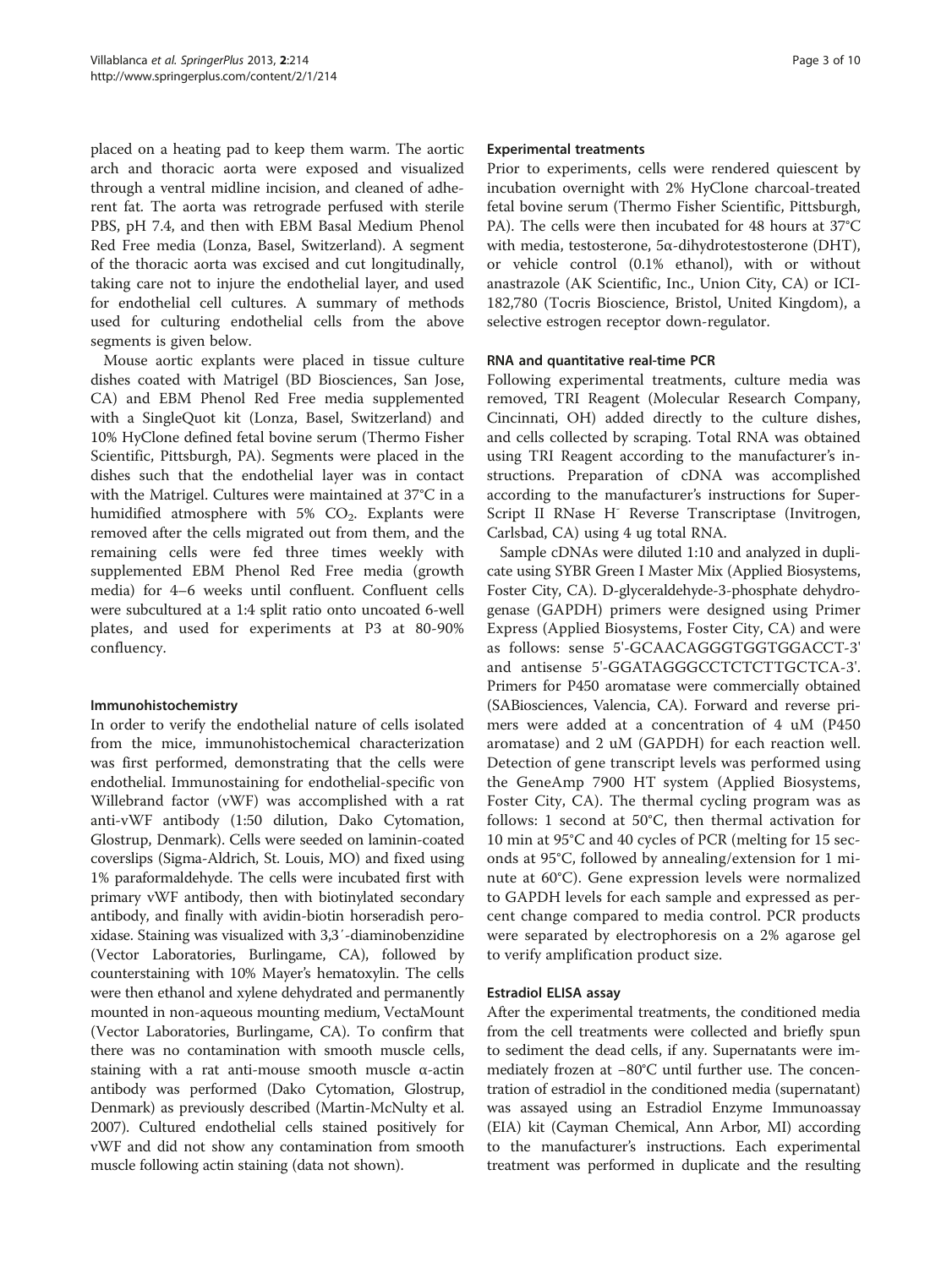<span id="page-3-0"></span>supernatants were assayed in duplicate. Sonicated cell lysates were also tested, and no estradiol was detected in the lysates.

#### Statistical analyses

Experimental treatments were performed in duplicate and assayed in duplicate for gene expression or estradiol release. All values for estradiol production and P450 aromatase expression were expressed as means ± standard error of the mean (SEM). Comparisons between study groups were made using Student's t-test for independent samples (two-tailed), and ANOVA, using Microsoft Office 2000 Excel software for PC (Microsoft, Redmond, WA) and SigmaStat version 2.03 (Systat Software, Inc., San Jose, CA). Genotype (ER $\alpha$  -/- versus ER $\alpha$  +/+) and hormone status (testosterone, anastrazole, ICI antagonist) were the grouping variables. Correlations between parameters were analyzed using simple linear regression. A p-value of less than 0.05 denoted statistical significance.

#### Results

## Disruption of ERα attenuates P450 aromatase expression and abolishes estradiol release in testosterone-treated aortic endothelial cells from male mice

We first sought to determine whether and how direct application of testosterone to aortic endothelial cells isolated from ERα +/+ male mice affects estradiol release and expression of P450 aromatase. As shown in Figure 1A and C, testosterone treatment increased P450 aromatase expression and increased estradiol release from the  $ER\alpha$  +/+ endothelium in a dose-dependent manner. Treatment with the higher dose of testosterone (1 uM) caused increases in aromatase expression and estradiol production of 580% and 350% of control, respectively. Disruption of the ER $\alpha$  accomplished by use of the ER $\alpha$  -/- mouse resulted in attenuation of the increase in levels of P450 aromatase seen in response to testosterone treatment (Figure 1B). Although P450 aromatase still increased in a dose-dependent manner in the ERα −/− cells, this increase was reduced by two- to three-fold at each dose of testosterone compared to the cells isolated from  $ER\alpha$  +/+ male



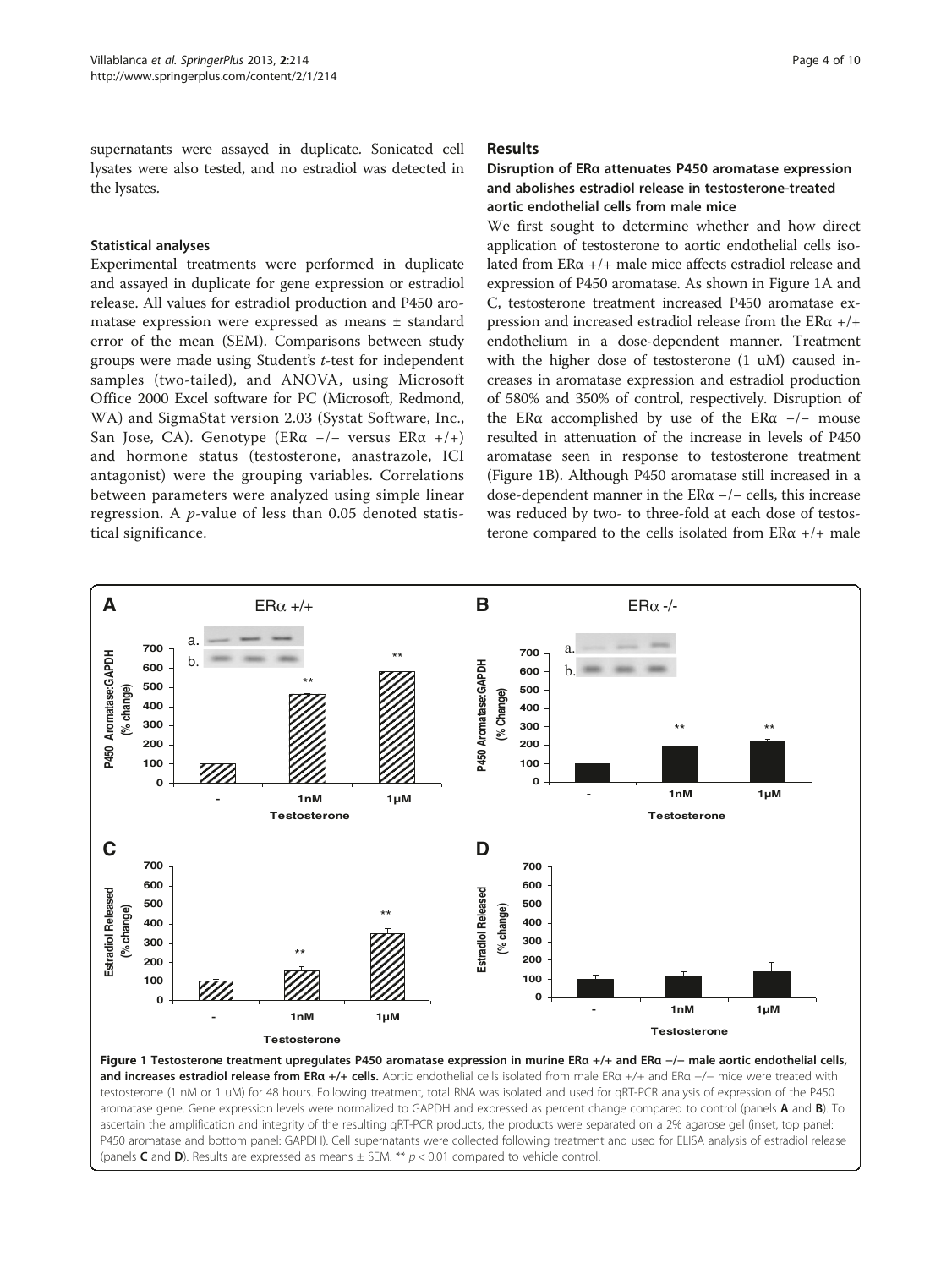mice. In addition, the ER $\alpha$  -/- condition resulted in near complete abolishment of estradiol production (Figure [1](#page-3-0)D).

## Reduction in P450 aromatase expression and estradiol release in response to treatment with DHT is unchanged following disruption of ERα in male murine aortic endothelial cells

Testosterone can be further metabolized to either 5αdihydrotestosterone (DHT) by the reductive action of the cytochrome P450 enzyme 5α-reductase, or converted to 17β-estradiol by P450 aromatase. DHT is a more potent form of testosterone and has greater androgen receptor binding affinity than testosterone. We treated male murine aortic endothelial cells with DHT to determine whether the observed effects of testosterone on aromatase expression and estradiol release are specific to testosterone itself, or mediated by estradiol generated downstream from testosterone by the actions of aromatase. As shown in Figure 2, increasing concentrations of DHT resulted in decreased aromatase expression and decreased levels of secreted estradiol, and the response to DHT was similar in both the ER $\alpha$  -/- and ER $\alpha$  +/+ endothelial cells. At

the highest concentration of DHT (1 uM), secreted estradiol levels were completely abolished (Figure 2C and D), while aromatase expression was reduced to less than 20% of control values for both ER $\alpha$  +/+ and ER $\alpha$  -/groups (Figure 2A and B).

P450 aromatase inhibition reduces testosterone-induced P450 aromatase expression and abolishes testosteroneinduced estradiol release from aortic endothelial cells from both ERα wild-type and ERα knockout male mice To further define the role of testosterone-derived estradiol in the mechanisms of estradiol release from aortic endothelium, we then co-incubated isolated cells with testosterone and an aromatase inhibitor, anastrazole (Figure [3](#page-5-0)). Endothelial cells derived from ER $\alpha$  +/+ male animals demonstrated reduced aromatase expression and no estradiol secretion in response to treatment with both testosterone and anastrazole (Figure [3A](#page-5-0) and C), compared to the dose-dependent increases in aromatase and estradiol described in response to testosterone alone. A similar trend was observed for the ERα −/− cells, where co-incubation with testosterone and anastrazole caused a



Figure 2 Dihydrotestosterone (DHT) treatment down regulates P450 aromatase expression and protein levels, and reduces estradiol production from murine ERα +/+ and ERα -/- male aortic endothelial cells. Aortic endothelial cells isolated from male ERα +/+ and ERα −/− mice were treated with DHT (1 nM or 1 uM) for 48 hours. Following treatment, total RNA was isolated and used for qRT-PCR analysis of expression of the P450 aromatase gene. Gene expression levels were normalized to GAPDH and expressed as percent change compared to control (panels A and B). To ascertain the amplification and integrity of the resulting qRT-PCR products, the products were separated on a 2% agarose gel (inset, top panel: P450 aromatase and bottom panel: GAPDH). Cell supernatants were collected following treatment and used for ELISA analysis of estradiol release (panels C and D). Results are expressed as means  $\pm$  SEM. \*\*  $p < 0.01$  and \*  $p < 0.05$  compared to vehicle control.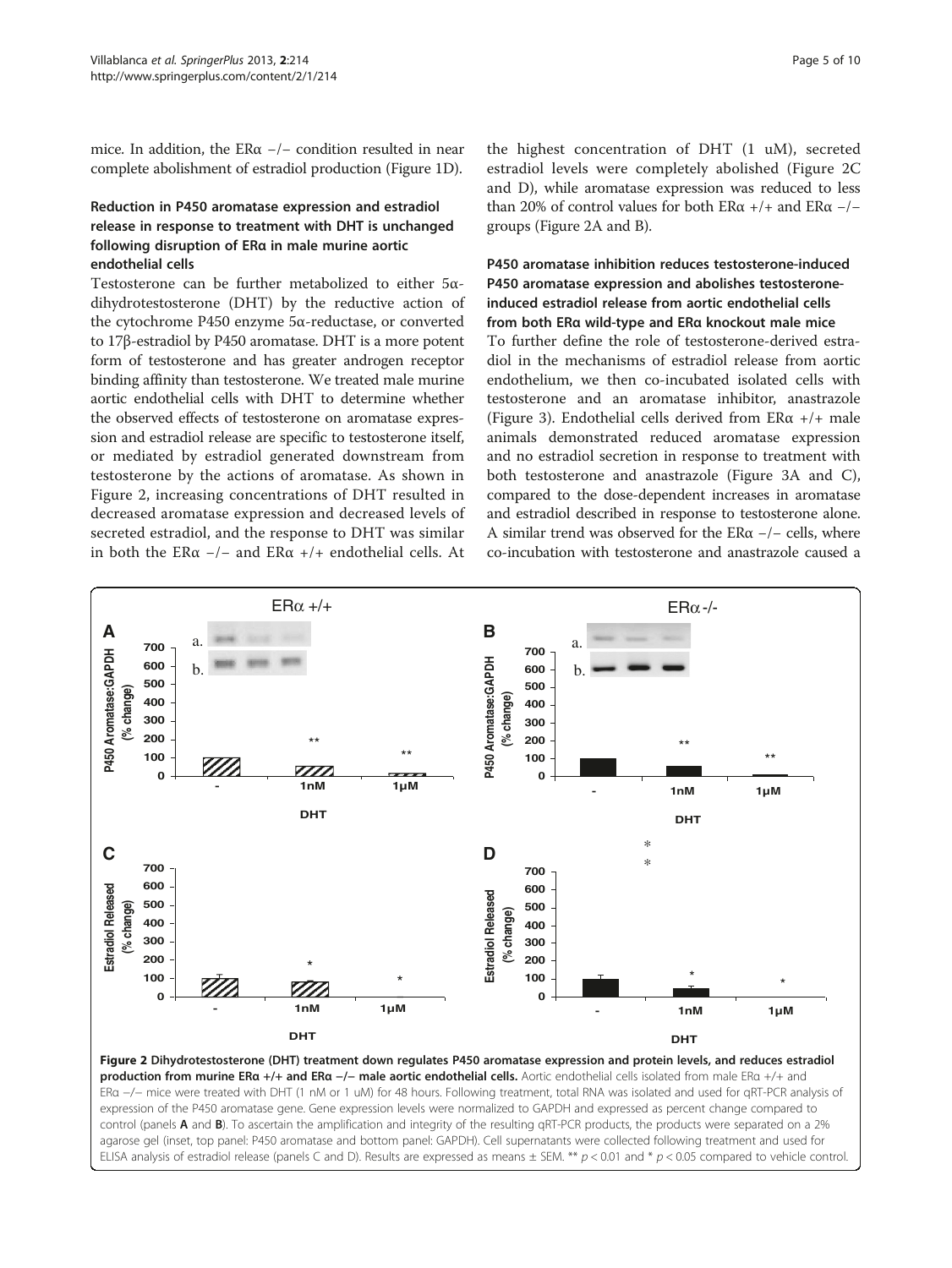<span id="page-5-0"></span>

and  $* p < 0.05$  compared to vehicle control.

reduction in aromatase expression and complete abolishment of estradiol release. Although testosterone treatment alone generated much lower levels of aromatase expression and estradiol release from ERα -/- endothelial cells compared to  $ER\alpha$  +/+ cells, the reduction in levels of aromatase expression following anastrazole treatment (30-80% compared to testosterone alone) were not significantly different between the ERα  $-/-$  and ERα  $+/+$ groups. There was also no estradiol production in endothelium from ERα  $-/-$  and ERα  $+/+$  male mice following anastrazole.

## Testosterone-induced P450 aromatase expression and estradiol release from ERα wild-type and ERα knockout male aortic endothelial cells are attenuated by estrogen receptor antagonism

As our murine model addressed the contribution of the ERα using the knockout model, but did not address the contribution of the ERβ, we assessed the contribution of each receptor and investigated how blocking both receptors would influence the effects of testosterone on aortic endothelial estrogen production. The estrogen receptor antagonist ICI-182,780 was used to block both ERα and

ERβ. ICI-182,780 primarily down-regulates ERα, and to a lesser extent ERβ (Pike et al. [2001\)](#page-9-0). As shown in Figure [4](#page-6-0), antagonism of estrogen receptors by ICI-182,780 reduced aromatase expression in the presence and absence of testosterone in both ERα +/+ and ER  $-/-$  animals. In ERα  $+/-$  cells, the antagonist alone reduced aromatase expression to 3% of control, while in the presence of testosterone, the antagonist reduced aromatase expression to 21% of control (Figure [4](#page-6-0)A). In the ERα −/− group, the antagonist alone reduced aromatase expression to 29% of control, while the antagonist plus testosterone reduced expression to 25% of control (Figure [4](#page-6-0)B). Estrogen receptor inhibition had no effect on estradiol release compared to control conditions in endothelium from ER $\alpha$  +/+ mice, but decreased testosterone-induced estradiol to baseline values (Figure [4](#page-6-0)C). In contrast, pharmacological blockade of estrogen receptors in ERα  $-/-$  mice completely abolished estradiol release both with and without testosterone stimulation.

## **Discussion**

Although estrogen's effects on the vasculature are generally accepted to be atheroprotective in females, there is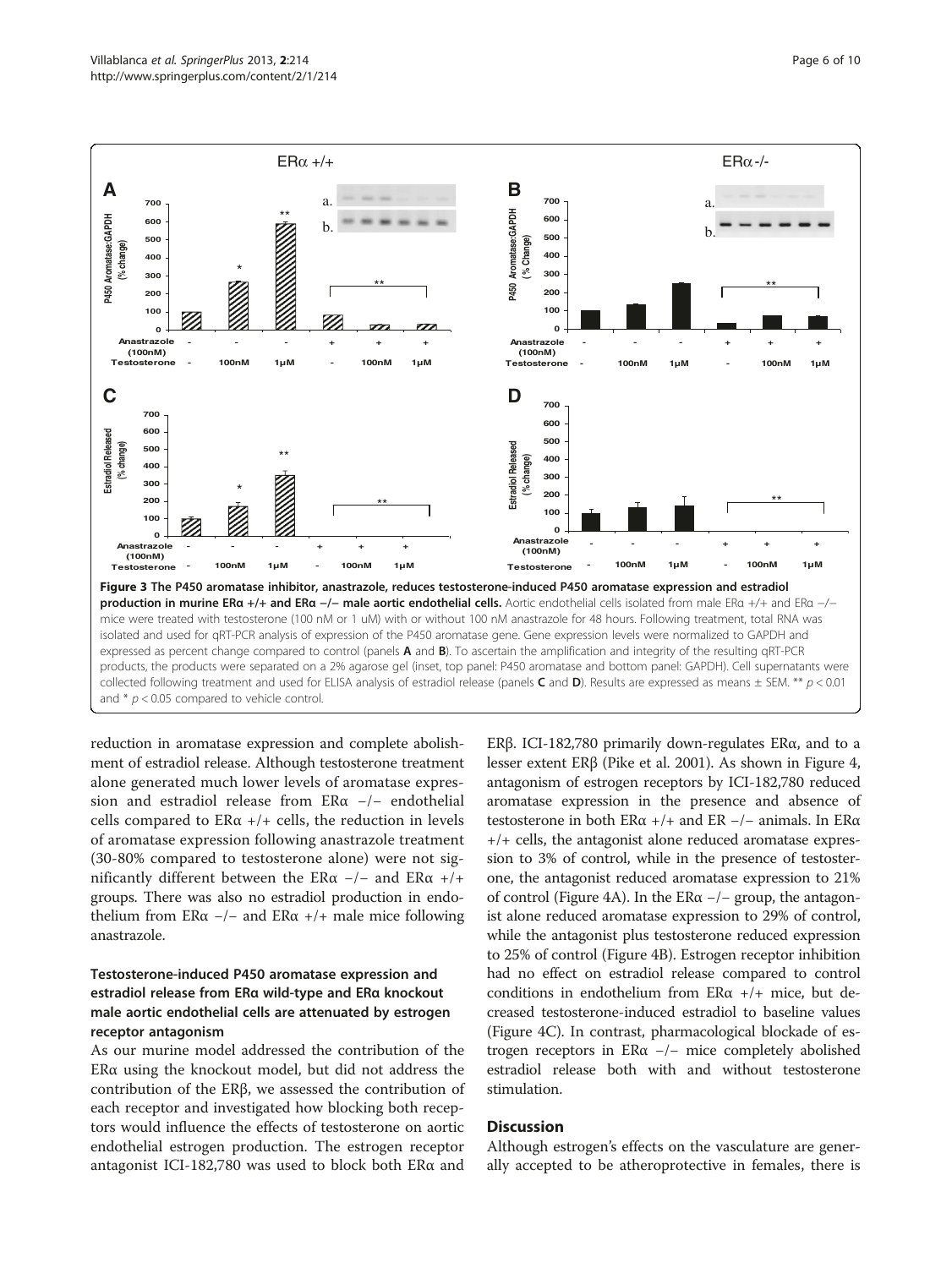<span id="page-6-0"></span>

considerable gender-specific variation regarding sex hormone effects as they relate to cardiovascular disease risk and sex. To further investigate the role of estrogen in the male vasculature, we sought to determine whether and how estrogen is locally produced by male endothelium, the level of production, and the estrogen receptor (principally α) dependence utilizing endothelial cells derived from aortic explants from ERα wildtype  $(+/+)$  and knockout  $(-/-)$  male mice. In this unique study system, we have characterized the level of endothelial testosterone-enhanced estradiol production and identified an estrogen receptor-dependent operative mechanism. Our results demonstrate that male aortic endothelial cells do indeed produce relatively large quantities of estrogen, and this process proceeds through the enzymatic conversion of testosterone by P450 aromatase. In addition, ERα plays a primary role in this pathway by contributing to increased aromatase

expression and estradiol release, with a lesser contribution from ERβ.

Testosterone is the primary sex steroid present in males, although there are appreciable quantities of estrogen present in the circulation. In males, the enzymatic conversion of testosterone by P450 aromatase throughout the body provides the major source of estrogen. Previous studies including our own have demonstrated the presence of aromatase in various tissues, including the vascular endothelium (Villablanca et al. [2004](#page-9-0); Murakami et al. [2001;](#page-9-0) Nathan et al. [2001](#page-9-0)). Estrogen at the level of the vasculature is customarily thought of as atheroprotective due to its ability to exert antiinflammatory and anti-atherogenic effects. Epidemiological and observational studies originally noted decreased incidence of cardiovascular disease in pre-menopausal women compared to age-matched men (Kannel et al. [1976;](#page-8-0) Regitz-Zagrosek [2006](#page-9-0); Störk et al. [2004](#page-9-0)).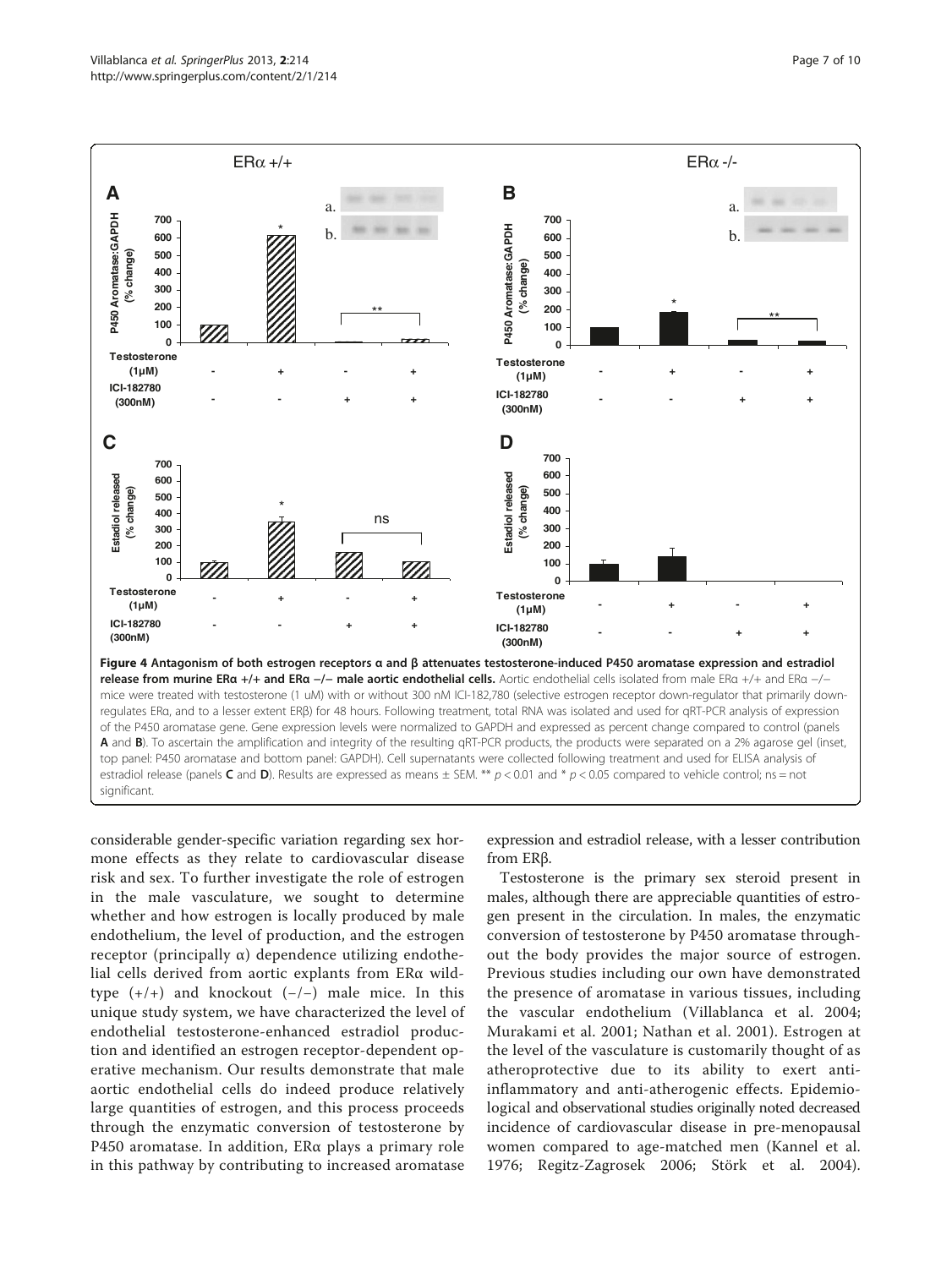Additional studies in female mice demonstrated similar protective effects of estrogen in models of cardiovascular injury (Brouchet et al. [2001;](#page-8-0) Pare et al. [2002](#page-9-0); Dean et al. [2005\)](#page-8-0). Some cell culture models also provide evidence of the anti-inflammatory and anti-atherogenic roles of estrogen (Mori et al. [2004](#page-9-0); Florian & Magder [2008](#page-8-0)), but these do not provide a conclusive understanding, as other cell experiments demonstrate the opposite effects of estrogen, including upregulation of inflammatory markers in endothelial cells co-stimulated with tumor necrosis factor-α (Zhang et al. [2002a](#page-9-0); Zhang et al. [2002b\)](#page-9-0). The vast majority of evidence supporting estrogen's vasculoprotective role has been generated in female models, and the conflicting cellular results from experiments where the sex of the donor is often unknown suggest the importance of independently investigating the male response before assuming similarity between males and females.

To begin addressing these sex-specific differences, we first sought to determine whether murine male aortic endothelium could produce estradiol under basal conditions and in the presence of testosterone. Under control conditions very little estradiol was generated; however, testosterone stimulation caused a large increase in the production of estradiol (to over 400 pg/ml) that was completely abolished by co-incubation with an aromatase inhibitor, anastrazole, suggesting that local vascular production of estrogen is dependent on the activity of aromatase in male mice. Our findings correlate well with previous studies demonstrating the necessity of aromatase for estrogen-mediated effects in male tissues (Sun et al. [2007;](#page-9-0) Sierra-Ramirez et al. [2004](#page-9-0); Kimura et al. [2003](#page-8-0)). Further, when we treated cells with 5α-dihydrotestosterone (DHT), a form of testosterone that cannot be converted to estradiol by aromatase, we did not observe any estradiol production by aortic endothelial cells derived from either the ERα +/+ or ERα -/- animals. This lends support to our conclusion that vascular production of estradiol in male mice depends on the P450 aromatase-driven conversion of testosterone.

In response to testosterone stimulation, gene expression of aromatase increased in a dose-dependent manner in both the ERα +/+ and ERα -/- endothelial cells, but was reduced in the ER $\alpha$  –/– group compared to the ER $\alpha$  +/+ cells. The partial ERα gene present in the ERα −/− mice may be responsible for this persistent partial upregulation of aromatase in ERα −/− mice in the presence of testosterone. Our studies with the selective estrogen receptor (alpha greater than beta) down-regulator, ICI-182,780, also support this interpretation. Testosterone-induced estradiol release from ER $\alpha$  –/– endothelium also was significantly attenuated compared to ERα +/+ endothelium, suggesting involvement of the ERα in the aromatase-mediated mechanism of estradiol release as well. Others have shown

similar intricate connections between ERα, aromatase, and estradiol in other biological systems. In hippocampal neurons for example, aromatase-mediated estrogen production appears to be involved in an auto/paracrine feedback mechanism to regulate ERα and β expression (Prange-Kiel et al. [2003\)](#page-9-0). Additionally, Kinoshita and Chen demonstrated the necessity of ERα in estrogen-mediated aromatase activity in human breast cancer cells (Kinoshita & Chen [2003\)](#page-9-0).

Pharmacological inhibition of both classical ERs by a selective estrogen receptor down-regulator helped to further define the relative contributions of ERα and β to estrogen-induced responses in the aortic endothelium of male mice. We observed attenuation of testosteroneinduced estradiol production in the  $ER\alpha$  +/+ endothelium in the presence of the antagonist, and interestingly, complete abolishment of estradiol production in response to testosterone stimulation in the ERα −/− cells with the antagonist. We interpret these results to indicate that the presence of functional ERα helps maintain baseline levels of aromatase available to generate estradiol. Antagonism of both ERα and β in the ERα +/+ group reduced testosterone-stimulated estradiol levels to control values, but the presence of the intact ERα appears to have previously primed the cells such that they were able to produce baseline levels of estrogen even in the presence of the antagonist. However, the absence of ERα seems to leave the cells deficient in their ability to produce baseline levels of estrogen, and inhibiting the remaining ERβ completely prevents estradiol release as observed in the ERα −/− group. Based on our results, we estimate that approximately two thirds of the estradiol produced in response to testosterone stimulation in male wild-type mice is due to the presence of ERα, and the remaining one third is due to the presence of ERβ. However, the possible role for ERβ requires future work with endothelium from ERβ knockout mice and/or specific ERβ inhibitors.

The results reported here demonstrate the importance of ERα and P450 aromatase in mediating testosteroneinduced estradiol release from male murine aortic endothelium. Our previous findings demonstrated increased susceptibility to early atherosclerotic vascular changes in male mice mediated by the ERα and suggested likely dependence on testosterone (Villablanca et al. [2004](#page-9-0)). Although this present study was not intended to address atherogenesis, in the context of our prior studies, our findings suggest that the mechanism for early atherogenesis in ERα −/− male mice could indeed be explained by local vascular estrogen production. This proposed mechanism is in contrast to the findings of other groups, such as those demonstrating aromatase-mediated anti-inflammatory effects of testosterone (Mukherjee et al. [2002\)](#page-9-0). However, it is important to note the female origin of the models used for these studies, which likely display different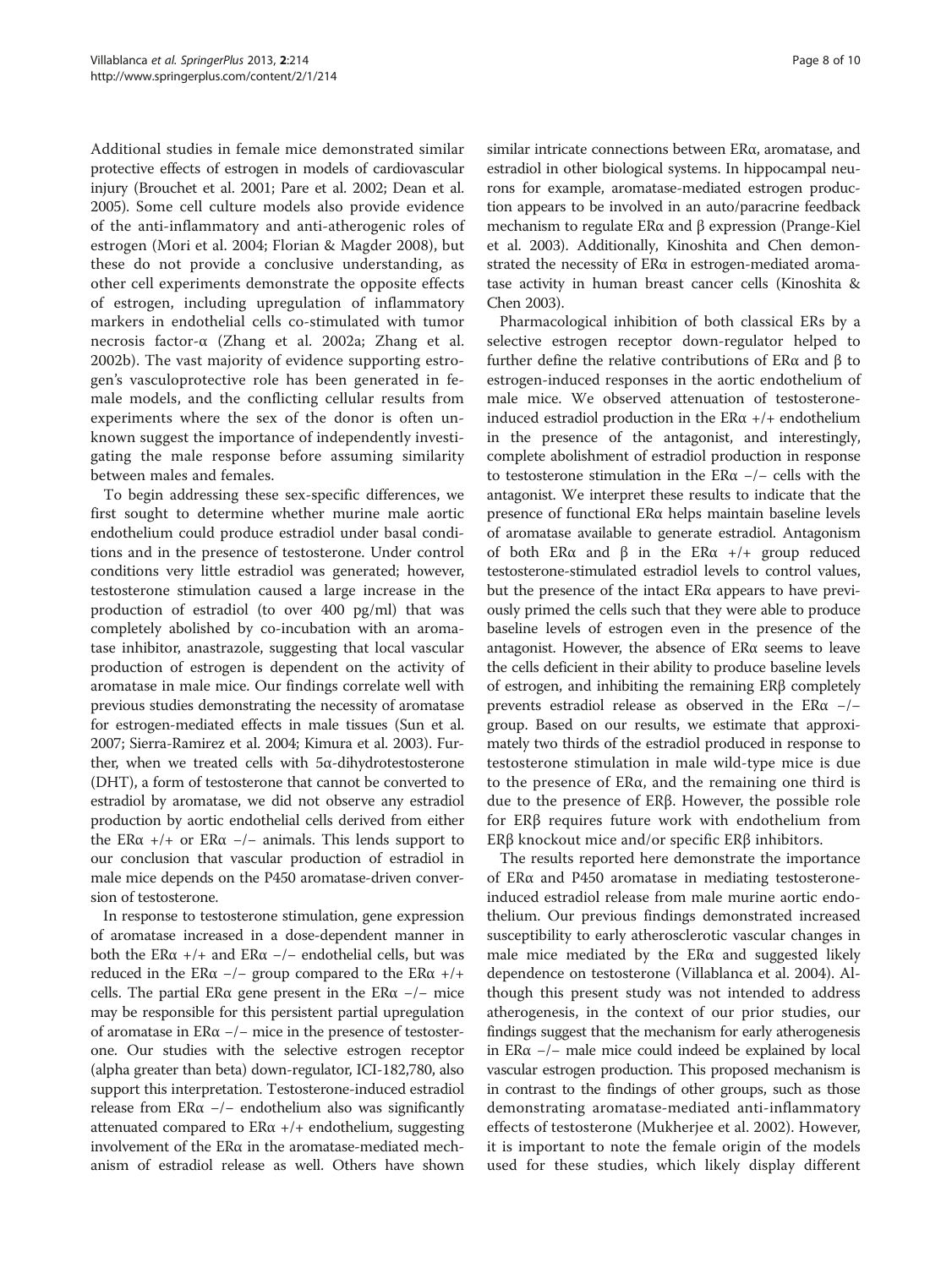<span id="page-8-0"></span>receptor and response patterns compared to males. Work by Chakrabarti et al. suggests a complicating factor may lie in how the different types of estrogen receptors respond upon estrogen binding, as their results demonstrate that anti-inflammatory estrogen signaling through the gpER in human umbilical vein endothelial cells is complicated by concomitant signaling through ERs  $\alpha$  and  $\beta$  serving to attenuate estrogen's antiinflammatory response (Chakrabarti & Davidge 2012). The question necessitates future studies to unravel the complex interactions between the many different estrogen receptors and determine how these interactions differ between males and females.

Although a number of previous studies have demonstrated testosterone-driven regulation of early atherogenic events in vascular endothelium (Nathan et al. [2001](#page-9-0); Mukherjee et al. [2002\)](#page-9-0), to our knowledge, our report is the first to demonstrate the level of robustness of estradiol production by male mouse endothelium. In addition, we demonstrated that regulation of this process depends not only on the aromatic conversion of testosterone, but also on the presence of a functional ERα. Although earlier work suggested that human endothelium did not express aromatase (Harada et al. 1999), subsequently P450 aromatase expression was demonstrated in a variety of vascular tissues in humans (Murakami et al. [2001](#page-9-0); Mukherjee et al. [2002;](#page-9-0) Dietrich et al. 2011; Diano et al. 1999; Sasano et al. [1999\)](#page-9-0), thereby establishing the biologic relevance of our work in a murine system to the human vasculature. The results of our studies in murine endothelium therefore provide an additional model of investigation regarding gender-specific differences in the hormonal regulation of vascular disease.

The issue of gender differences in endothelium is complex, and the results reported herein raise an interesting question about the physiological relevance of locallyproduced estrogen in males. It remains unclear whether estrogen generated at the level of the vascular endothelium contributes deleterious cardiovascular effects in males. It is also unclear whether aromatase activity and testosterone action differ between endothelial vascular beds (e.g., coronary endothelium, aortic endothelium, etc.) and across animal species (e.g., mouse, rat, other) (Sierra-Ramirez et al. [2004](#page-9-0)). There are reported differences amongst animal species, sex, and the nature of the vascular endothelium being studied. Further work is clearly needed in this important and interesting area of study to fully unravel the mechanisms underlying the complexity observed by our studies and those of prior investigators. It will be important to pursue future studies aimed at investigating why male endothelium expresses aromatase and produces estrogen, and the significance of these mechanisms as they relate to atheroma formation in males. Our work has direct clinical relevance, as it emphasizes the

necessity of exploring gender-specific differences in sex hormone-related effects on vascular health, and suggests ERα-dependent mechanisms as potential therapeutic targets to decrease risk of atherosclerotic cardiovascular disease, not only in females, but also in males.

#### Competing interests

The authors declare that they have no competing interests.

#### Authors' contributions

ST and KN carried out the cell culture and molecular genetic studies. AV and JR conceived of the study, performed data analysis and interpretation of results, and drafted the manuscript. RA performed data analysis and drafted the manuscript. All authors read and approved the final manuscript.

#### Acknowledgments

This work was supported in part by an NIH award -AG039094 to JCR and - HL04142 to ACV. The content is solely the responsibility of the authors and does not necessarily represent the official views of the National Institute on Aging, the National Heart Lung and Blood Institute or the National Institutes of Health. This work was also made possible by the Frances Lazda Endowment in Women's Cardiovascular Medicine (ACV) and the Richard A. and Nora Eccles Harrison Endowed Fund in Diabetes Research. The authors wish to thank Cris Warford for technical assistance in the conduct of these studies.

#### Author details

<sup>1</sup> Division of Cardiovascular Medicine, University of California, Davis, One Shields Ave., TB 172, Davis, CA 95616-8636, USA. <sup>2</sup>School of Life Sciences, University of Hyderabad, Hyderabad, India.

#### Received: 23 April 2013 Accepted: 6 May 2013 Published: 9 May 2013

#### References

- Bell JR, Mellor KM, Wollermann AC, Ip WT, Reichelt ME, Meachem SJ, Simpson ER, Delbridge LM (2011) Aromatase deficiency confers paradoxical postischemic cardioprotection. Endocrinology 152:4937–4947
- Brouchet L, Krust A, Dupont S, Chambon P, Bayard F, Arnal JF (2001) Estradiol accelerates reendothelialization in mouse carotid artery through estrogen receptor-alpha but not estrogen receptor-beta. Circulation 103:423–428
- Chakrabarti S, Davidge ST (2012) G-protein coupled receptor 30 (gpr30): a novel regulator of endothelial inflammation. PLoS One 7:e52357
- Couse JF, Korach KS (1999) Estrogen receptor null mice: what have we learned and where will they lead us? Endocr Rev 20:358–417
- Couse JF, Curtis SW, Washburn TF, Lindzey J, Golding TS, Lubahn DB, Smithies O, Korach KS (1995) Analysis of transcription and estrogen insensitivity in the female mouse after targeted disruption of the estrogen receptor gene. Mol endocrinol (Baltimore, Md) 9:1441–1454
- Dean SA, Tan J, O'Brien ER, Leenen FH (2005) 17beta-estradiol downregulates tissue angiotensin-converting enzyme and ang ii type 1 receptor in female rats. Am J Physiol Regul Integr Comp Physiol 288:R759–R766
- Diano S, Horvath TL, Mor G, Register T, Adams M, Harada N, Naftolin F (1999) Aromatase and estrogen receptor immunoreactivity in the coronary arteries of monkeys and human subjects. Menopause (New York, NY) 6:21–28
- Dietrich W, Gaba A, Zhegu Z, Bieglmayer C, Mairhofer M, Mikula M, Tschugguel W, Yotova I (2011) Testosterone dependent androgen receptor stabilization and activation of cell proliferation in primary human myometrial microvascular endothelial cells. Fertil Steril 95:1247–1255, e1241-1242
- Florian M, Magder S (2008) Estrogen decreases tnf-alpha and oxidized ldl induced apoptosis in endothelial cells. Steroids 73:47–58
- Harada N, Sasano H, Murakami H, Ohkuma T, Nagura H, Takagi Y (1999) Localized expression of aromatase in human vascular tissues. Circ Res 84:1285–1291
- Kannel WB, Hjortland MC, McNamara PM, Gordon T (1976) Menopause and risk of cardiovascular disease: the framingham study. Ann Intern Med 85:447–452
- Kimura M, Sudhir K, Jones M, Simpson E, Jefferis AM, Chin-Dusting JP (2003) Impaired acetylcholine-induced release of nitric oxide in the aorta of male aromatase-knockout mice: regulation of nitric oxide production by endogenous sex hormones in males. Circ Res 93:1267–1271